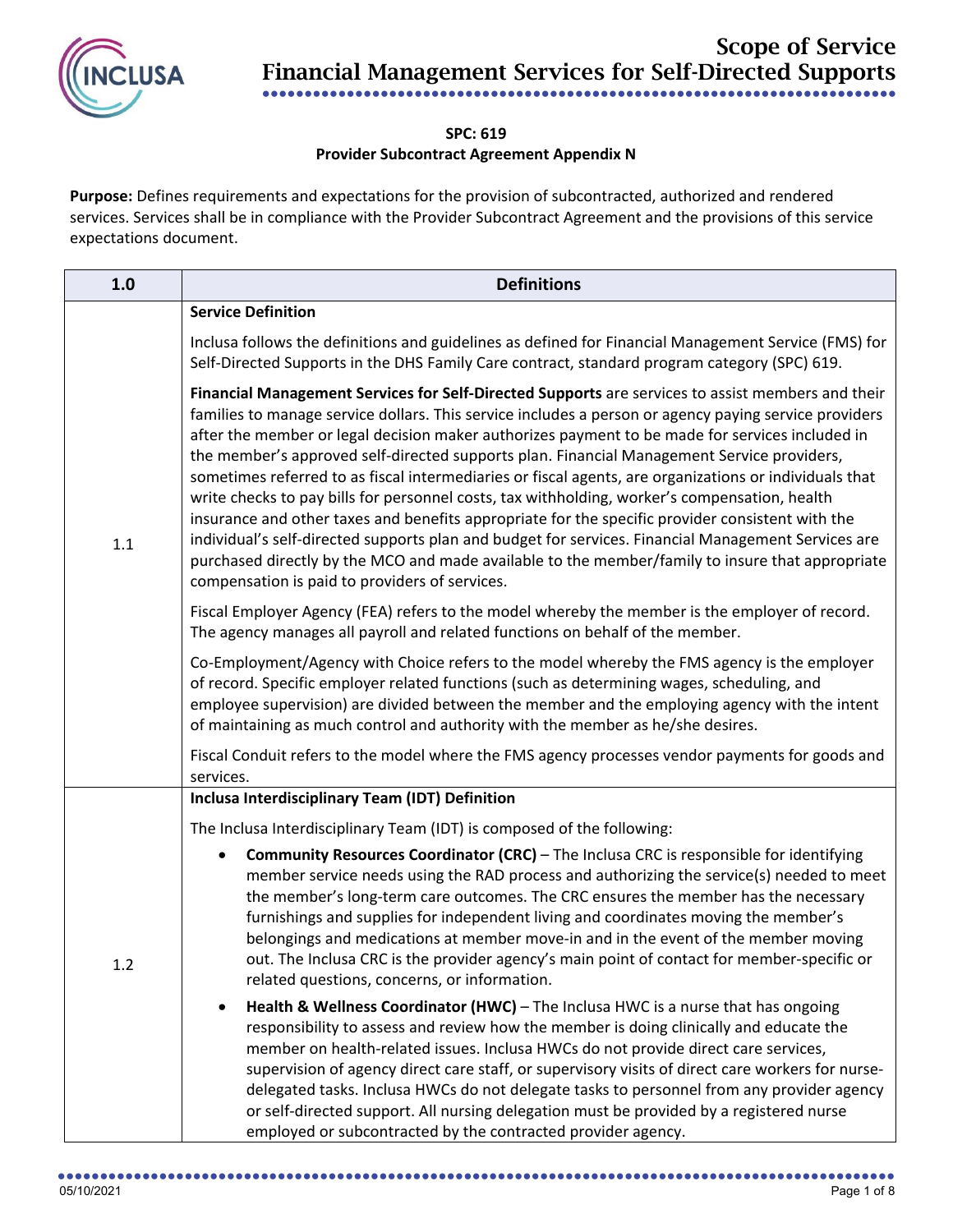|     | The IDT may also be referred to as "Inclusa Team" or "Care Management Team."                                                                                                                                                                                                                                                                                                                                                                                                                                                                                                                                                                                                                                                                                 |
|-----|--------------------------------------------------------------------------------------------------------------------------------------------------------------------------------------------------------------------------------------------------------------------------------------------------------------------------------------------------------------------------------------------------------------------------------------------------------------------------------------------------------------------------------------------------------------------------------------------------------------------------------------------------------------------------------------------------------------------------------------------------------------|
| 2.0 | <b>Standards of Service</b>                                                                                                                                                                                                                                                                                                                                                                                                                                                                                                                                                                                                                                                                                                                                  |
| 2.1 | Provider must follow the standards for Financial Management Services. This Scope of Service<br>reflects Inclusa policies and procedures.                                                                                                                                                                                                                                                                                                                                                                                                                                                                                                                                                                                                                     |
| 2.2 | The provider is accountable for insuring compliance with all federal and state laws associated with<br>tax withholding and all other employee benefits.                                                                                                                                                                                                                                                                                                                                                                                                                                                                                                                                                                                                      |
| 2.3 | Inclusa subcontracted providers of long-term care services are prohibited from influencing<br>members' choice of long-term care program, provider, or Managed Care Organization (MCO)<br>through communications that are misleading, threatening or coercive. Inclusa and/or the Wisconsin<br>Department of Health Services (DHS) may impose sanctions against a provider that does so.<br>Per Wisconsin Department of Health Services (DHS), any incidents of providers influencing member<br>choice in a Family Care program must be reported to DHS immediately.                                                                                                                                                                                          |
| 2.4 | Provider must incorporate practices that honor members' beliefs, being sensitive to cultural<br>diversity and diverse cultural and ethical backgrounds, including supporting members with limited<br>English proficiency or disabilities, and regardless of gender, sexual orientation, or gender identity.<br>This includes fostering attitudes and interpersonal communication styles in staff and providers<br>which respect members' cultural backgrounds.                                                                                                                                                                                                                                                                                               |
| 2.5 | Service must be provided in a manner which honors member's rights such as consideration for<br>member preferences (scheduling, choice of provider, direction of work), and consideration for<br>common courtesies such as timeliness and reliability.                                                                                                                                                                                                                                                                                                                                                                                                                                                                                                        |
| 3.0 | <b>Service Descriptions</b>                                                                                                                                                                                                                                                                                                                                                                                                                                                                                                                                                                                                                                                                                                                                  |
|     | SPC 619 - Financial Management Services for Self-Directed Supports                                                                                                                                                                                                                                                                                                                                                                                                                                                                                                                                                                                                                                                                                           |
| 3.1 | Obtain federal and state (if applicable) approval to be a FEA vendor which includes obtaining a<br>separate FEIN specifically to file the IRS form 2678, Employer Appointment of Agent and other<br>federal tax forms and to make federal tax payments on the behalf of individuals.                                                                                                                                                                                                                                                                                                                                                                                                                                                                         |
| 3.2 | Ensure an up to date working knowledge of state tax, labor, immigration, worker's compensation<br>and program requirements.                                                                                                                                                                                                                                                                                                                                                                                                                                                                                                                                                                                                                                  |
| 3.3 | Obtain a separate FEIN for each employer (if FEA) for the sole purpose of filing certain federal<br>employment tax forms and making federal tax payments and use only to process wages and federal<br>forms and taxes for the individual employers it represents as agent.                                                                                                                                                                                                                                                                                                                                                                                                                                                                                   |
| 3.4 | Manage intakes/enrollments, preferring face to face options when reasonable.                                                                                                                                                                                                                                                                                                                                                                                                                                                                                                                                                                                                                                                                                 |
| 3.5 | Process criminal and caregiver background checks that are substantially similar to the background<br>checks required under Wis. Stat. § 50.065 and Wis. Admin. Code Chapter DHS 12 on individuals<br>providing services to self-directing members who have, or are expected to have, regular, direct<br>contact with the member.<br>Provide a copy of any unclean background checks to Inclusa SDS staff and care management team.<br>Maintain copies of the documentation in the worker's files as required by the state. Persons who<br>are listed on the caregiver registry and OIG exclusions list shall not be considered qualified for<br>employment.<br>If a caregiver has had a background check completed within a year of becoming hired through a |
|     | different member/employer, the previous DOJ report and DHS report can be used, unless there is<br>reason to believe there is a change. The member may still request that a new report be obtained.                                                                                                                                                                                                                                                                                                                                                                                                                                                                                                                                                           |
| 3.6 | Prepare and distribute individual enrollment and worker employment packages.                                                                                                                                                                                                                                                                                                                                                                                                                                                                                                                                                                                                                                                                                 |
| 3.7 | Notify member, Self-Directed Supports employees/vendors and care management team of when<br>Self-Directed Supports employees/vendors can start.                                                                                                                                                                                                                                                                                                                                                                                                                                                                                                                                                                                                              |
| 3.8 | Management of individual budgets:<br>1. Internal policies and procedures for receiving and maintaining individual's budgets and<br>authorizations.<br>2. A system and process in place to track and monitor budget funds.                                                                                                                                                                                                                                                                                                                                                                                                                                                                                                                                    |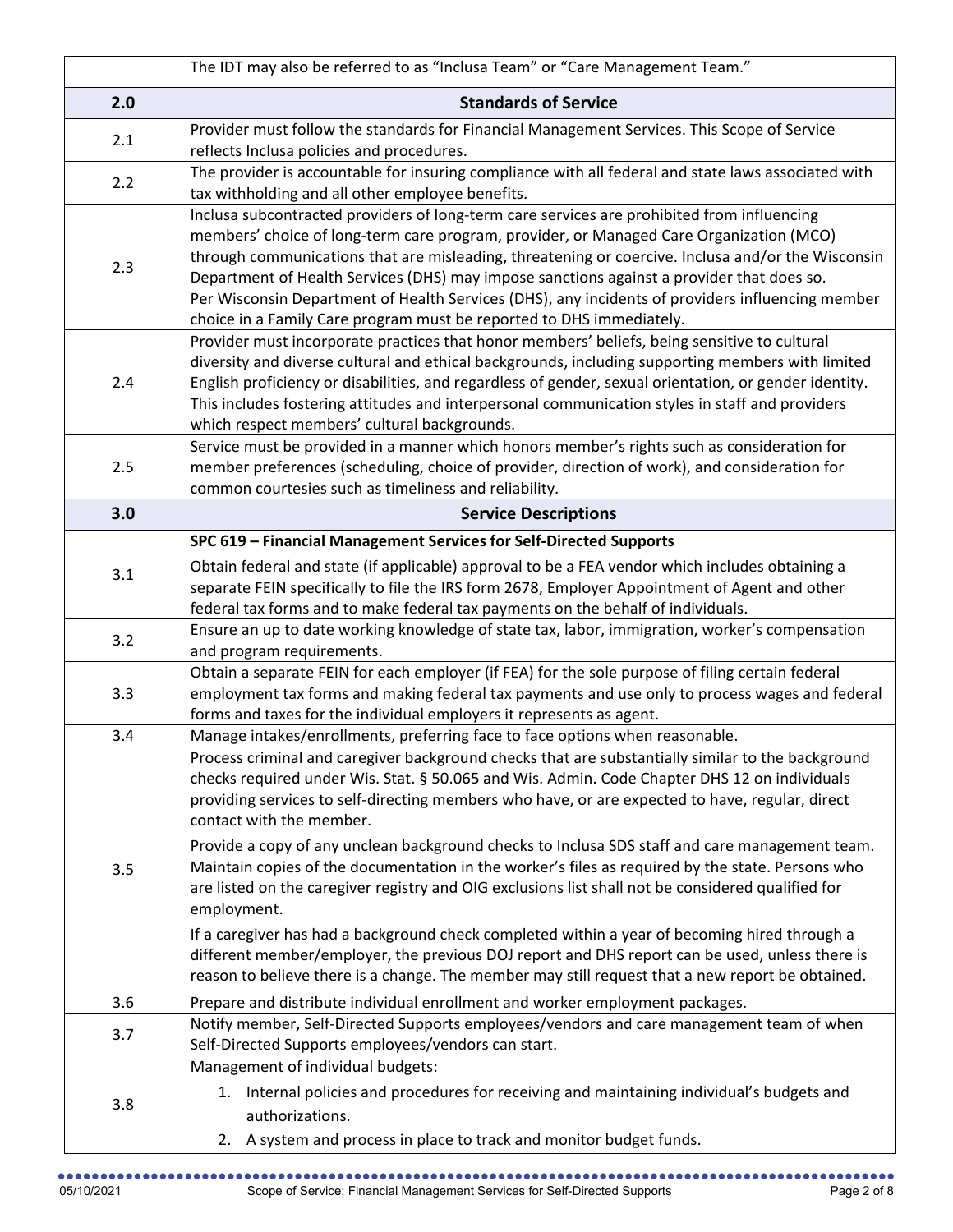|      | 3. Supply a monthly aggregate report to SDS Inclusa Staff and notify care management teams                                                   |
|------|----------------------------------------------------------------------------------------------------------------------------------------------|
|      | on members that over or under spend their budgets.                                                                                           |
|      | 4. Provide a monthly report to SDS Inclusa staff of individuals who are paid at time and half                                                |
|      | due to overtime.                                                                                                                             |
|      | Provide access to individual spending reports on a monthly basis to member and care<br>5.                                                    |
|      | management teams.                                                                                                                            |
|      | Offer additional utilization reports upon request.<br>6.                                                                                     |
| 3.9  | Communicate and educate self-directed employees when code changes occur.                                                                     |
|      | Process payroll, including a system with written policies and procedures. Withhold, file and deposit                                         |
| 3.10 | all applicable taxes (FICA, FUTA, SUTA, federal and state income). Ensure workers are paid in                                                |
|      | compliance with federal and state Department of Labor wage and hour rules for regular and                                                    |
| 3.11 | overtime pay. Apply live-in and companionship exemptions.<br>Process payments for independent contractors who provide services and supports. |
|      | Complete end of year federal tax processes, with a system in place and written policies and                                                  |
| 3.12 | procedures and internal controls.                                                                                                            |
|      | Cost-effectively obtain worker's compensation insurance for employers and maintain relevant                                                  |
| 3.13 | documentation in each individual's file.                                                                                                     |
| 3.14 | Maintain a FEA Policies and Procedure Manual.                                                                                                |
|      | Sustain a customer service system that includes:                                                                                             |
|      | a) A toll free number,                                                                                                                       |
|      | b) A fax line,                                                                                                                               |
|      | c) Web-based information regarding services,                                                                                                 |
|      | d) Internet/secure e-mail communication,                                                                                                     |
|      | e) Ability to provide translation and interpreter services,                                                                                  |
|      | Materials available in alternate formats,<br>f)                                                                                              |
|      | Methods for receiving, returning and tracking calls and complaints from individuals<br>g)                                                    |
|      | and support service workers during and after regular business hours within one                                                               |
|      | business day,                                                                                                                                |
| 3.15 | h) Methods for acting as a mandatory reporter, particularly for financial fraud and                                                          |
|      | abuse issues, to the appropriate state agencies,                                                                                             |
|      | Developed and implemented orientation and skills training for individuals,<br>i)                                                             |
|      | Developed and implemented customer service training for Financial Management<br>$\mathbf{j}$                                                 |
|      | Agency staff,                                                                                                                                |
|      | Developed and implemented an individual/representative satisfaction survey,<br>k)                                                            |
|      | Developed policies and procedures that emphasize the application of the<br>$\vert$                                                           |
|      | philosophy of individual direction and being culturally sensitive in all business                                                            |
|      | practices in order to communicate effectively with a diverse population of                                                                   |
|      | participants of all ages and with a variety of needs, disabilities and chronic                                                               |
| 4.0  | conditions.<br><b>Units of Service and Reimbursement Guidelines</b>                                                                          |
|      | <b>Financial Management Services</b>                                                                                                         |
|      | SPC 619 Procedure Code T2025, Modifiers U9, U5                                                                                               |
|      | SDS Financial Money Management - per month fee                                                                                               |
|      |                                                                                                                                              |
| 4.1  | SPC 619 Procedure Code T2025, Modifiers U9, U5, U7<br>SDS Financial Money Management - one time admin fee                                    |
|      |                                                                                                                                              |
|      | Service is billed with the indicated SPC and procedure code at the unit rate as defined in Appendix A                                        |
|      | of the Provider Subcontract Agreement.                                                                                                       |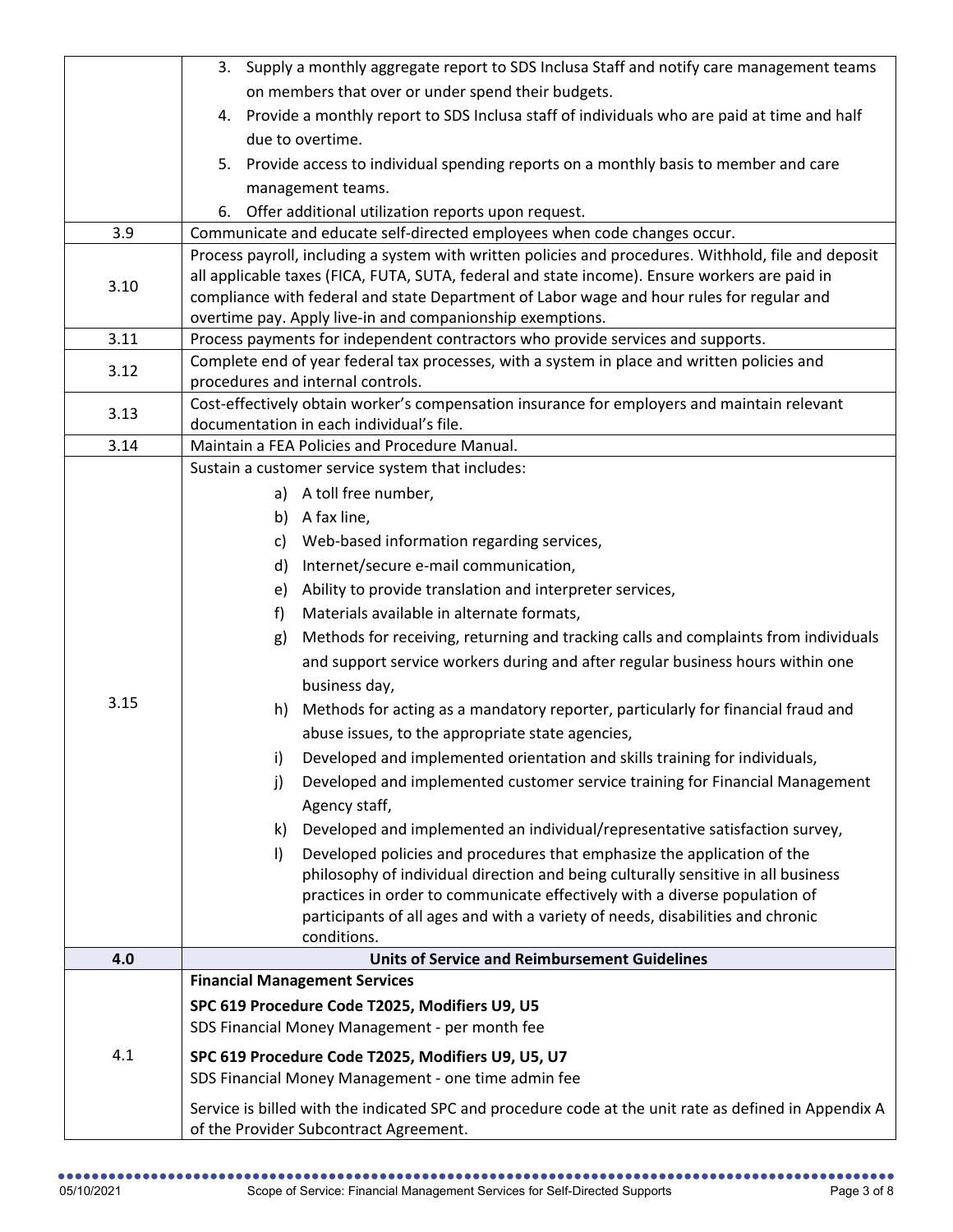| 4.2   | Direct services and good costs must be billed under the authorized SPC and procedure code as                                                                                         |
|-------|--------------------------------------------------------------------------------------------------------------------------------------------------------------------------------------|
|       | defined in Appendix A.                                                                                                                                                               |
| 4.3   | Provider Agency may not bill administrative fee if no payroll services were provided for that month.                                                                                 |
| $5.0$ | <b>Provider Staff Qualifications and Training</b>                                                                                                                                    |
| 5.1   | Caregiver Background Checks - Providers will comply with all applicable standards and/or                                                                                             |
|       | regulations related to caregiver background checks and comply with Appendix H from the Inclusa                                                                                       |
|       | Subcontract Agreement.                                                                                                                                                               |
| 5.2   | Staff that provide services shall complete required training within six months of beginning<br>employment unless training is needed before the staff can safely provide the service. |
|       | Provider agency must orient and train their staff on the Family Care Program, Inclusa, and                                                                                           |
| 5.3   | Commonunity <sup>™</sup> , the trademarked care management model of Inclusa. Support materials regarding                                                                             |
|       | the Family Care Program and Commonunity™ are available on the Inclusa website at                                                                                                     |
|       | www.inclusa.org.                                                                                                                                                                     |
|       | The provider agency must ensure that self-directed employees have received training on the                                                                                           |
|       | following subjects pertaining to the individuals served and achieve signed verification that it                                                                                      |
|       | occurred:                                                                                                                                                                            |
|       | HIPAA, confidentiality, ethical standards; communicating absence and initiating back-up<br>$\bullet$                                                                                 |
|       | services                                                                                                                                                                             |
| 5.4   | Billing/payment processes - recordkeeping and reporting; contacts<br>$\bullet$                                                                                                       |
|       | How to recognize and respond to emergencies, contact local emergency response systems<br>$\bullet$                                                                                   |
|       | Specific information about member needs, capacities and limitations, preferences<br>٠                                                                                                |
|       | Quality of service relevant to member support needs<br>٠                                                                                                                             |
|       | Conflict resolution, interpersonal skills, respecting member direction, and cultural<br>$\bullet$                                                                                    |
|       | differences                                                                                                                                                                          |
| 5.5   | Staff shall be trained in recognizing abuse and neglect and reporting requirements.                                                                                                  |
| 5.6   | Services provided by anyone under the age of 18 shall comply with Child Labor Laws.                                                                                                  |
| 6.0   | <b>Supervision and Staff Adequacy</b>                                                                                                                                                |
| 6.1   | The provider agency shall maintain adequate staffing to meet the needs of members referred by                                                                                        |
|       | Inclusa and accepted by the agency for service.                                                                                                                                      |
| 7.0   | <b>Service Referral and Authorization</b>                                                                                                                                            |
| 7.1   | The Inclusa team will provide a written service referral form to the provider agency which specifies                                                                                 |
|       | the amount, frequency and duration of services.                                                                                                                                      |
|       | The provider agency must notify the Inclusa team within 2 business days of receiving a referral.                                                                                     |
| 7.2   | The provider agency must continue to report status of an open referral on a weekly basis to the                                                                                      |
|       | Inclusa team until the referral is processed.                                                                                                                                        |
| 7.3   | The Inclusa team will issue an updated written referral form when a new worker, service, amount,                                                                                     |
|       | frequency or duration is added, changed, on hold or stopped.                                                                                                                         |
| 7.4   | The provider agency will retain copies of the referral forms in the agency file as proof of                                                                                          |
|       | authorization.                                                                                                                                                                       |
|       | The Financial Management Agency must notify Inclusa SDS staff of any discrepancies between the                                                                                       |
| 7.5   | approved authorizations and actual submissions for payment by the SDS employee or independent                                                                                        |
|       | contractor.                                                                                                                                                                          |
|       | <b>Authorizations for Member Services</b>                                                                                                                                            |
| 7.6   | The Inclusa Provider Portal is used by providers to obtain information about current authorizations.                                                                                 |
|       | In addition, the provider must use the portal to acknowledge all new authorizations. The provider                                                                                    |
|       | agency is responsible for ensuring that only currently employed and authorized staff have access to                                                                                  |
|       |                                                                                                                                                                                      |
|       | bill for services accurately.                                                                                                                                                        |
|       | the provider portal, and for using the member authorization information available on the portal to                                                                                   |
|       |                                                                                                                                                                                      |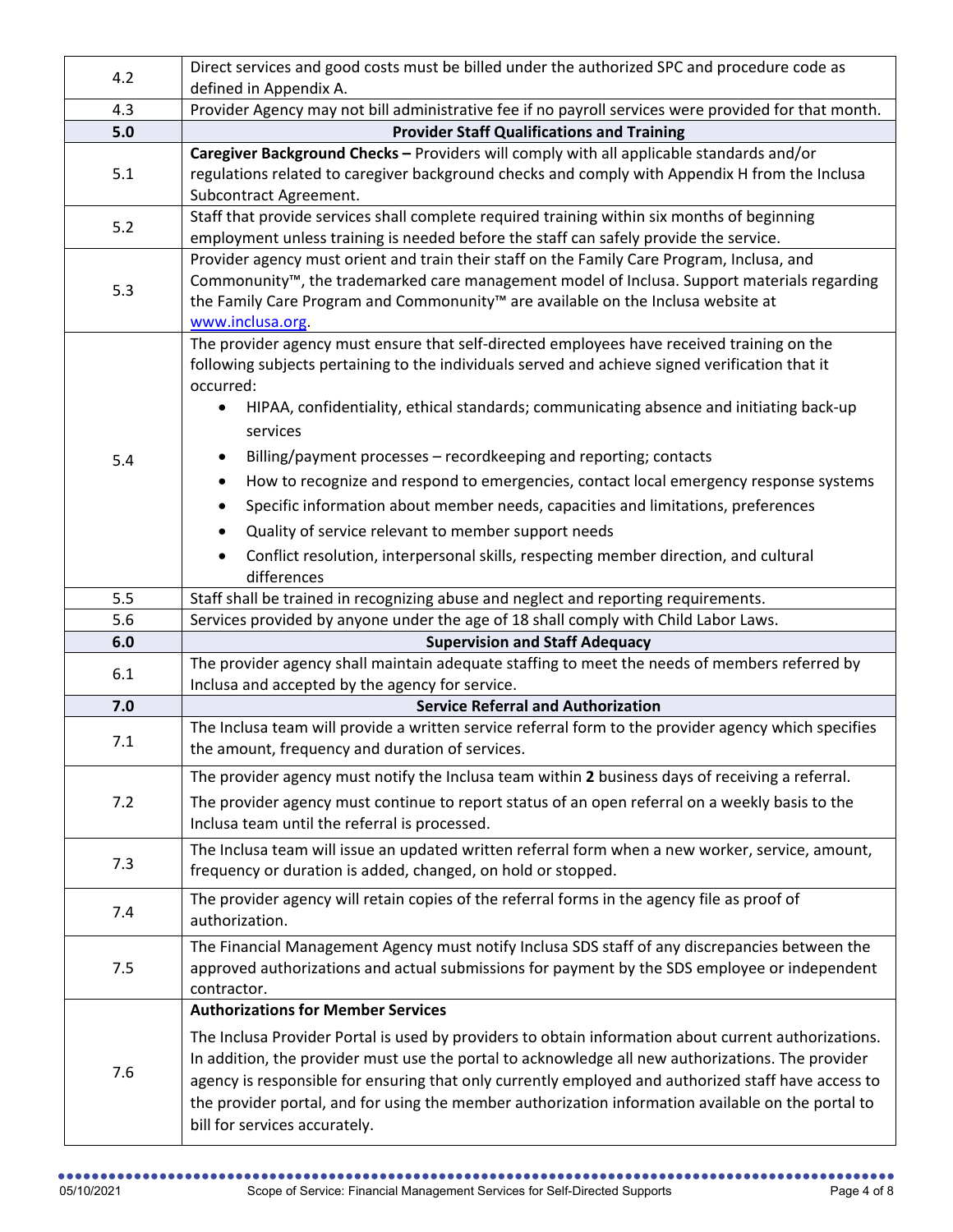|     | For authorization needs such as new authorizations, additional units, or missing authorizations,<br>during normal Inclusa business hours (8:00 a.m. to 4:30 p.m.) the provider should contact the<br>Inclusa team (Community Resource Coordinator or Health & Wellness Coordinator).                                                                                                                                                                              |
|-----|-------------------------------------------------------------------------------------------------------------------------------------------------------------------------------------------------------------------------------------------------------------------------------------------------------------------------------------------------------------------------------------------------------------------------------------------------------------------|
|     | If your authorization request is an emergent need impacting the member's health and safety and<br>you cannot reach the Inclusa team:                                                                                                                                                                                                                                                                                                                              |
|     | During Inclusa business hours - call 877-622-6700 and press 0 for assistance.                                                                                                                                                                                                                                                                                                                                                                                     |
|     | After Inclusa business hours - call 877-622-6700 and press 9 to be connected to our<br>after-hours support.                                                                                                                                                                                                                                                                                                                                                       |
|     | Questions regarding billing or claims for current Financial Management Services for SDS<br>authorizations and requests for Provider Portal assistance should be directed to the Inclusa<br>SHC-SDS-Home Health Support Team at ACS-SHC-SDS-HomeHealth@inclusa.org or<br>888-544-9353, ext. 7.                                                                                                                                                                     |
| 8.0 | <b>Communication, Documentation and Reporting Requirements</b>                                                                                                                                                                                                                                                                                                                                                                                                    |
|     | Inclusa communicates with providers regularly in the following formats:<br>Vendor forums<br>$\bullet$<br>Mass notifications via email, fax, or mail<br>$\bullet$<br>Notices for expiring credentialing<br>$\bullet$                                                                                                                                                                                                                                               |
|     | Notices are sent to providers via email when the provider has email available to ensure timeliness<br>of communication.                                                                                                                                                                                                                                                                                                                                           |
| 8.1 | Provider agencies are required to ensure Inclusa Community Resources/Provider Relations (CR/PR)<br>staff, Inclusa teams, guardians and other identified members of the interdisciplinary team for a<br>member have accurate and current provider contact information to include address, phone<br>numbers, fax numbers, and email addresses.                                                                                                                      |
|     | Providers can update their information by contacting Provider Relations at 877-622-6700 (select<br>Option 2, then Option 3) or ProviderRelations@inclusa.org.                                                                                                                                                                                                                                                                                                     |
| 8.2 | Providers will notify MCO of formal complaints or grievances received from MCO members within<br>48 hours of receipt. Written notification of completed complaint investigations will be forwarded to<br>the Inclusa interdisciplinary team.                                                                                                                                                                                                                      |
|     | <b>Member Incidents</b><br>Providers will communicate and report all incidents involving an Inclusa member to the Inclusa<br>Interdisciplinary Team (IDT) - the Community Resource Coordinator (CRC) or the Health & Wellness<br>Coordinator (HWC) within 24 hours via phone, fax or email.                                                                                                                                                                       |
|     | If the reporter is unable to reach the CRC or HWC, they may leave a message reporting details of an<br>incident that has been resolved and did not result in serious harm or injury to the member.                                                                                                                                                                                                                                                                |
| 8.3 | If the incident is not yet resolved or resulted in serious harm or injury to the member, the provider<br>must attempt to contact the IDT via phone. If unsuccessful, call 1-877-622-6700 and ask to speak to<br>a Member Support Manager or Regional Operations Senior Manager to immediately make a report.<br>If a manager is unavailable, the provider will speak with the receptionist to be redirected or leave a<br>message.                                |
|     | All reported incidents will be entered into the Inclusa Incident Management System and reported to<br>DHS in accordance with MCO contract requirements. Providers may be asked to provide any<br>additional information or details necessary to complete the investigation of reported incidents. The<br>provider will inform Inclusa when notifying their regulatory authority of incidents. A copy of the<br>report may be submitted as a form of notification. |
|     | Incident reporting resources and training are available in the Providers section of the Inclusa<br>website at www.inclusa.org.                                                                                                                                                                                                                                                                                                                                    |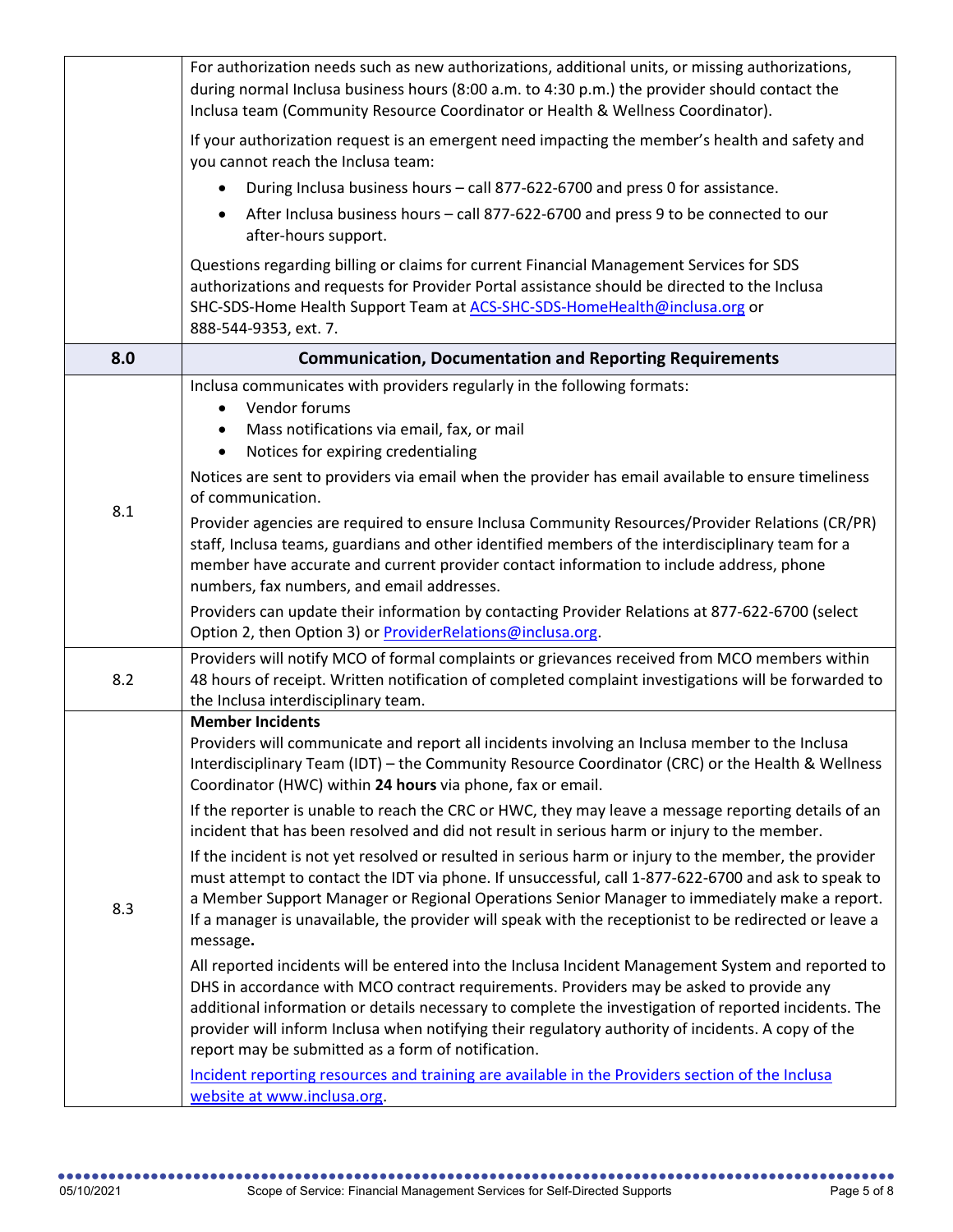| 8.4 | The provider agency shall give at least 30 days' advance notice to the Inclusa team when it is unable<br>to provide authorized services to an individual member. The provider agency shall be responsible to<br>provide authorized services during this time period.                                                                                                                                                                                                                                                                                                                                                                                                                                                                                                                                                                                                                                                                                                                                                                                                                                                                                                                                                                                                                                                                                                                                                                                                                                                                                                                                                                                                                                                                                                                                                                                                                                                                                                                                                                                                                                                                                                                                                                                                                                                                                                                                                                                                                                        |
|-----|-------------------------------------------------------------------------------------------------------------------------------------------------------------------------------------------------------------------------------------------------------------------------------------------------------------------------------------------------------------------------------------------------------------------------------------------------------------------------------------------------------------------------------------------------------------------------------------------------------------------------------------------------------------------------------------------------------------------------------------------------------------------------------------------------------------------------------------------------------------------------------------------------------------------------------------------------------------------------------------------------------------------------------------------------------------------------------------------------------------------------------------------------------------------------------------------------------------------------------------------------------------------------------------------------------------------------------------------------------------------------------------------------------------------------------------------------------------------------------------------------------------------------------------------------------------------------------------------------------------------------------------------------------------------------------------------------------------------------------------------------------------------------------------------------------------------------------------------------------------------------------------------------------------------------------------------------------------------------------------------------------------------------------------------------------------------------------------------------------------------------------------------------------------------------------------------------------------------------------------------------------------------------------------------------------------------------------------------------------------------------------------------------------------------------------------------------------------------------------------------------------------|
|     | The Inclusa team or designated staff person will notify the provider agency when services are to be<br>discontinued. The Inclusa team will make every effort to notify the provider in advance.                                                                                                                                                                                                                                                                                                                                                                                                                                                                                                                                                                                                                                                                                                                                                                                                                                                                                                                                                                                                                                                                                                                                                                                                                                                                                                                                                                                                                                                                                                                                                                                                                                                                                                                                                                                                                                                                                                                                                                                                                                                                                                                                                                                                                                                                                                             |
| 8.5 | The provider agency must maintain the following documentation, and make available for review by<br>Inclusa upon request:<br>Provider meets the required standards for applicable staff qualification, training and<br>$\bullet$<br>programming.<br>Verification of criminal, caregiver and licensing background checks as required.<br>Policy and procedure related to supervision methods by the provider agency including<br>$\bullet$<br>frequency, intensity and any changes in supervision.<br>Policy and procedure for responding to complaints, inappropriate practices or matters<br>qualifying as member-related incidents. The policy and procedure should also cover<br>expectation of work rules work ethics and reporting variances to the program supervisor.<br>Employee time sheets/visit records which support billing to Inclusa.                                                                                                                                                                                                                                                                                                                                                                                                                                                                                                                                                                                                                                                                                                                                                                                                                                                                                                                                                                                                                                                                                                                                                                                                                                                                                                                                                                                                                                                                                                                                                                                                                                                         |
|     | <b>Communication: What Provider Can Expect from MCO</b>                                                                                                                                                                                                                                                                                                                                                                                                                                                                                                                                                                                                                                                                                                                                                                                                                                                                                                                                                                                                                                                                                                                                                                                                                                                                                                                                                                                                                                                                                                                                                                                                                                                                                                                                                                                                                                                                                                                                                                                                                                                                                                                                                                                                                                                                                                                                                                                                                                                     |
| 8.6 | A strength-based, collaborative relationship with providers is one of the most effective means to<br>achieve positive outcomes for Inclusa members. To ensure a true partnership with Inclusa<br>providers, Inclusa staff are expected to:<br>Consistently maintain respectful communication and relationships.<br>$\bullet$<br>Respond to provider phone calls and emails within one (1) business day of receipt unless<br>٠<br>staff are out of the office and an expected date of return is communicated via Inclusa's<br>phone or email messaging system.<br>Arrive promptly for scheduled meetings and contact providers as soon as possible when a<br>meeting must be delayed or cancelled.<br>Identify themselves and their role with Inclusa to staff of provider agencies through an<br>$\bullet$<br>introduction and by wearing a Inclusa ID badge.<br>Communicate anticipated contacts with a member to provider staff in advance of the<br>planned visit to ensure the member, and any staff needed to assist with the discussion, are<br>available.<br>Show consideration and respect for facility or provider agency staff by informing them of<br>Inclusa staff presence upon arrival when an unplanned visit is warranted.<br>Consult with providers when member-specific information is needed, especially in<br>situations where the member may not report accurate information and family has limited<br>contact. Many providers have daily contact with members and can readily report changes<br>that help staff to accurately assess changes in a member's functional abilities or needs.<br>Inform the member that he/she can invite representatives of provider agencies to be part<br>$\bullet$<br>of the Interdisciplinary team, if desired.<br>Encourage the member to invite appropriate providers to participate in six-month and<br>$\bullet$<br>annual review meetings or relevant portions of review meetings.<br>For members who are not receptive to provider participation in review meetings,<br>$\bullet$<br>consistently update providers of new information needed to ensure the provision of<br>appropriate services and supports.<br>For members receiving residential services, offer the provider a copy of the Member<br>$\bullet$<br>Centered Plan and relevant updates.<br>Inclusa IDT shall inform Provider within five (5) business days if/when there is a change in<br>the assigned Community Resource Coordinator or Health & Wellness Coordinator for a |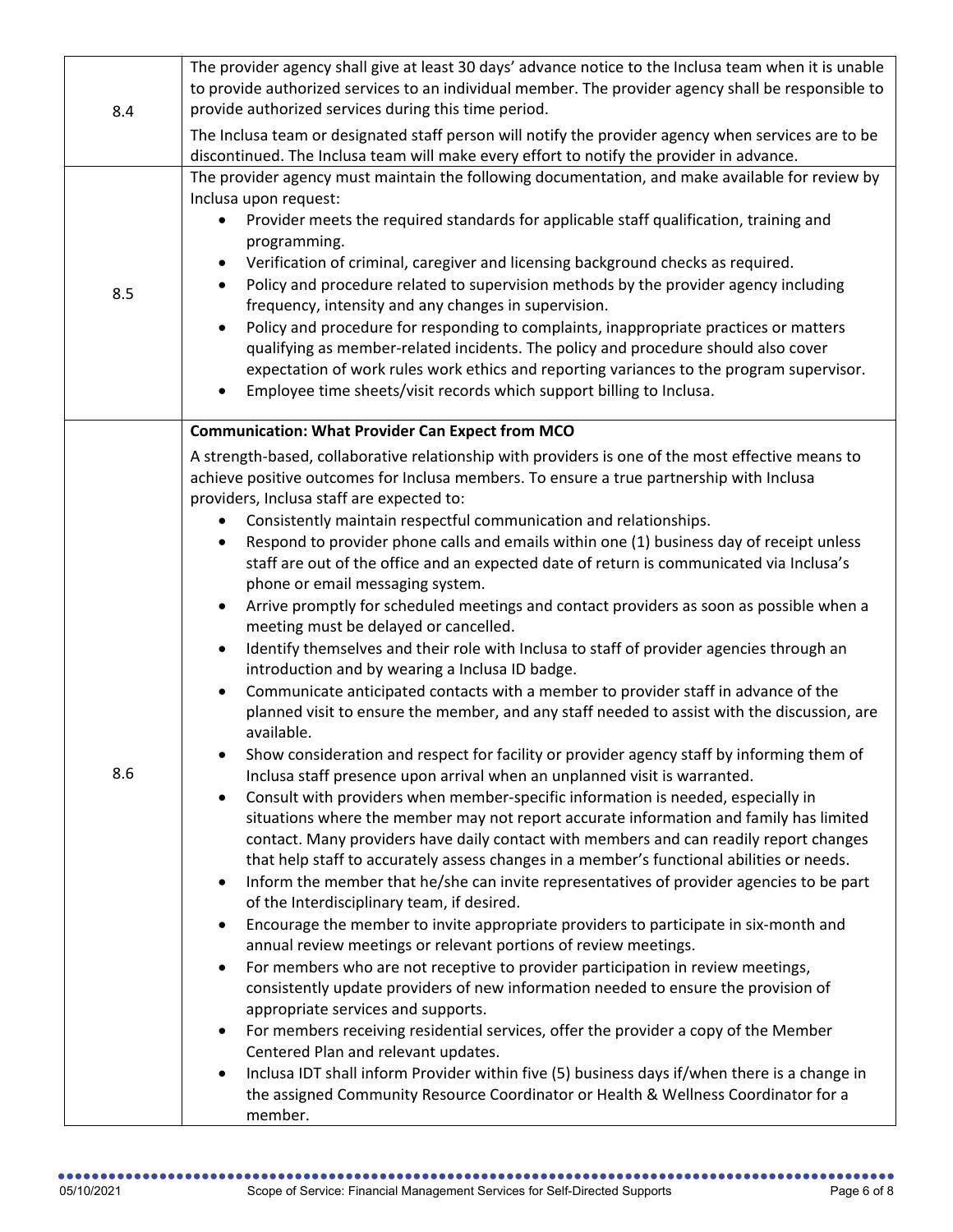| 9.0 | <b>Quality Assurance</b>                                                                                                                                                                                                                                                                                                                                                                                                                                                                                                                                                                                                                                                                                                                                                                                                                                         |
|-----|------------------------------------------------------------------------------------------------------------------------------------------------------------------------------------------------------------------------------------------------------------------------------------------------------------------------------------------------------------------------------------------------------------------------------------------------------------------------------------------------------------------------------------------------------------------------------------------------------------------------------------------------------------------------------------------------------------------------------------------------------------------------------------------------------------------------------------------------------------------|
| 9.1 | <b>Purpose</b>                                                                                                                                                                                                                                                                                                                                                                                                                                                                                                                                                                                                                                                                                                                                                                                                                                                   |
|     | Inclusa quality assurance activities are a systematic, departmental approach to ensuring and<br>recognizing a specified standard or level of care expected of subcontracted providers. These<br>methodologies are established to review and inspect subcontracted provider performance and<br>compliance.                                                                                                                                                                                                                                                                                                                                                                                                                                                                                                                                                        |
|     | Inclusa will measure a spectrum of outcomes against set standards to elicit the best picture of<br>provider quality.                                                                                                                                                                                                                                                                                                                                                                                                                                                                                                                                                                                                                                                                                                                                             |
|     | Inclusa provider quality assurance practices:<br>1) Establish the definition of quality services;<br>2) Assess and document performance against these standards; and<br>Detail corrective measures to be taken if problems are detected.<br>3)                                                                                                                                                                                                                                                                                                                                                                                                                                                                                                                                                                                                                   |
|     | It is the responsibility of providers and provider agencies to maintain the regulatory and contractual<br>standards as outlined in this section. Inclusa will monitor compliance with these standards to ensure<br>the services purchased are of the highest quality.                                                                                                                                                                                                                                                                                                                                                                                                                                                                                                                                                                                            |
|     | Resulting action may include recognition of performance at or above acceptable standards, working<br>with the provider to repair and correct performance if it is below an acceptable standard, or action<br>up to termination of services and/or contract should there be failure to achieve acceptable<br>standards and compliance with contract expectations.                                                                                                                                                                                                                                                                                                                                                                                                                                                                                                 |
|     | <b>Quality Performance Indicators</b>                                                                                                                                                                                                                                                                                                                                                                                                                                                                                                                                                                                                                                                                                                                                                                                                                            |
| 9.2 | Legal/Regulatory Compliance- evidenced by regulatory review with no deficiencies, type of<br>deficiency and/or effective and timely response.<br>Education/Training of staff- Effective training of staff members in all aspects of their job,<br>$\bullet$<br>including handling emergency situations. Established procedures for appraising staff<br>performance and for effectively modifying poor performance where it exists.<br>Performance record of contracted activities:<br>tracking of number, frequency, and outcomes of Inclusa Incident Reports related to<br>$\circ$<br>provider performance<br>tracking of successful service provision (member achieving goals/outcomes,<br>$\circ$<br>increased member independence and community participation, etc.)<br>annual submission of:<br>$\circ$<br>training materials<br>training verification form |
|     | worker and member set up packet<br>policies and procedures related to quality monitoring, including fraud and<br>٠<br>customer service<br>annual satisfaction survey report/summary<br>٠<br>annual billing error report/summary<br>Contract Compliance - formal or informal review and identification of compliance with<br>Inclusa contract terms, provider service expectation terms, applicable policies/procedures<br>for Inclusa contracted providers.<br>Availability and Responsiveness- related to referrals or updates to services, reporting and<br>communication activities with Inclusa staff.<br>Any other provider documentation that supports Inclusa staff with quality or program<br>integrity related activities.<br><b>Inclusa Sources and Activities for Measuring Provider Performance</b>                                                  |
| 9.3 | Member satisfaction surveys<br>Internal or external complaints and compliments<br>Onsite review/audits<br>$\bullet$                                                                                                                                                                                                                                                                                                                                                                                                                                                                                                                                                                                                                                                                                                                                              |